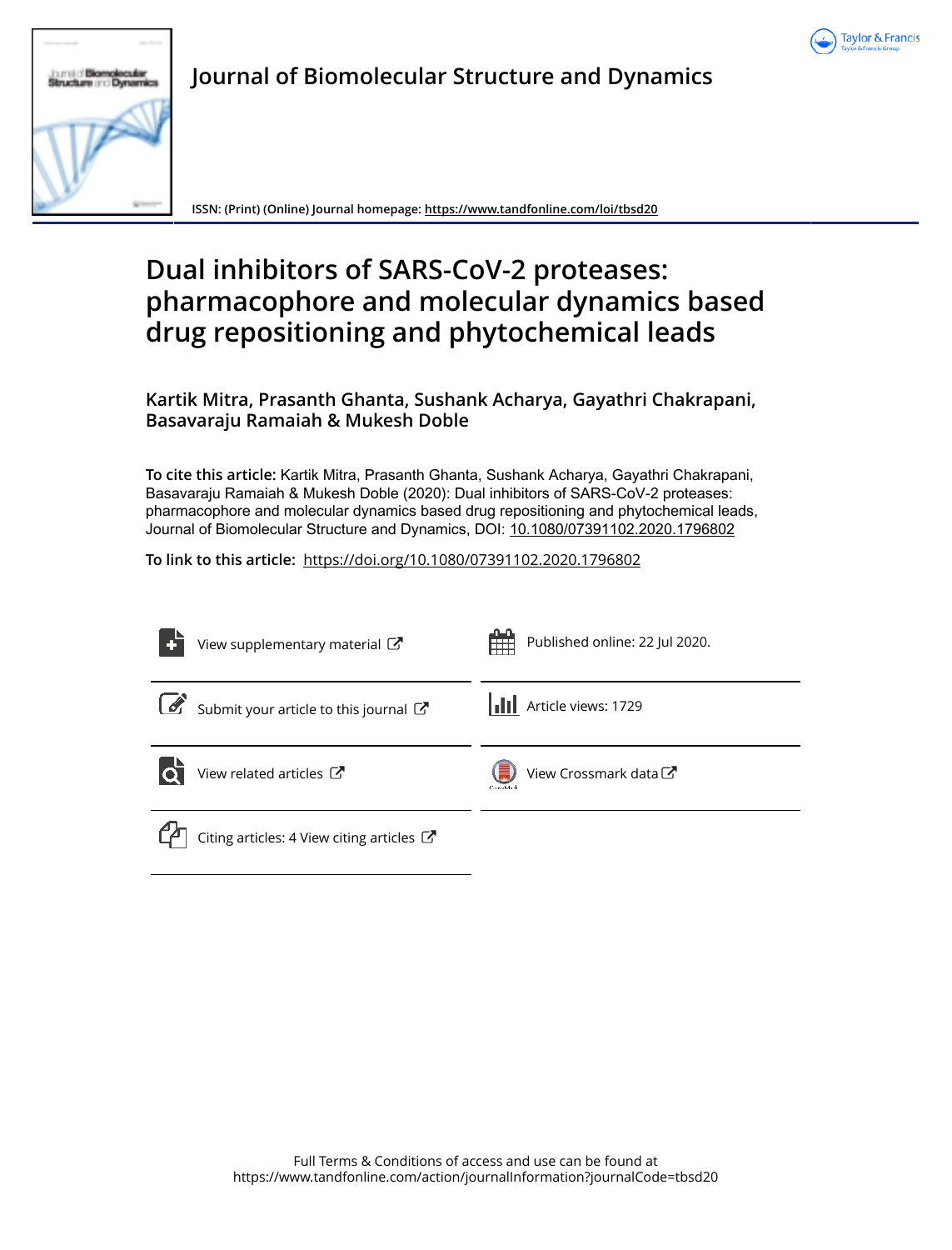# EXPRESS COMMUNICATION

Tavlor & Francis Taylor & Francis Group

Check for updates

# Dual inhibitors of SARS-CoV-2 proteases: pharmacophore and molecular dynamics based drug repositioning and phytochemical leads

Kartik Mitra<sup>a</sup> (D, Prasanth Ghanta<sup>b</sup> (D, Sushank Acharya<sup>a</sup>, Gayathri Chakrapani<sup>a</sup>, Basavaraju Ramaiah<sup>b</sup> (D and Mukesh Doble<sup>a</sup> iD

aDepartment of Biotechnology, Bio-Engineering and Drug Design Lab, Bhupat and Jyoti Mehta School of Biosciences, Indian Institute of Technology-Madras, Adayar, Chennai, Tamil Nadu, India; <sup>b</sup>Department of Biosciences, Sri Sathya Sai Institute of Higher Learning, Puttaparthi, Andhra Pradesh, India

Communicated by Ramaswamy H. Sarma

#### **ARSTRACT**

SARS-related coronaviruses poses continual threat to humanity by rapidly mutating and emerging as severe pandemic outbreaks, including the current nCoV-19 pandemic. Hence a rapid drug repositioning and lead identification strategy are required to mitigate these outbreaks. We report a pharmacophore and molecular dynamics-based approach for drug repositioning and lead identification against dual targets (3CLp and PLp) of SARS-CoV-2. The pharmacophore model of 3CLp inhibitors was apolar with two aromatic and two H-bond acceptors, whereas that of PLp was relatively polar, bearing one aromatic and three H-bond acceptors. Pharmacophore-based virtual screening yielded six existing FDA-approved drugs and twelve natural products with both the pharmacophoric features. Among them are nelfinavir, tipranavir and licochalcone-D, which has shown better binding characteristics with both the proteases compared to lopinavir. The molecular dynamics revealed that the connecting loop (residues 176–199) of 3CLp is highly flexible, and hence, inhibitors should avoid high-affinity interactions with it. Lopinavir, due to its high affinity with the loop region, exhibited unstable binding. Further, the van der Waals size of the 3CLp inhibitors positively correlated with their binding affinity with 3CLp. However, the van der Waals size of a ligand should not cross a threshold of 572Å<sup>3</sup>, beyond which the ligands are likely to make high-affinity interaction with the loop and suffer unstable binding as observed in the case of lopinavir. Similarly, the total polar surface area of the ligands were found to be negatively correlated with their binding affinity with PLp.

# ARTICLE HISTORY

Received 10 June 2020 Accepted 1 July 2020

#### **KEYWORDS**

Pharmacophore; SARS-CoV-2 inhibitors; 3CL-protease; PL-protease; molecular dynamics; protease inhibitors; anti-HIV drugs; natural products



Abbreviations: SARS: severe acquired respiratory syndrome; SARS-CoV-2: severe acquired respiratory syndrome-coronavirus-2; nCoV-19: novel coronavirus-2019; 3CLp: 3-chymotrypsin-like protease; PLp: papain-like protease; Ph-1: pharmacophore model based on 3CLp inhibitors; Ph-2: pharmacophore model based on PLp inhibitors; LOP: lopinavir; TIP: tipranavir; NEL: nelfinavir; WED: wedelolactone; LIC: licochalcone-D; tPSA: total polar surface area

CONTACT Mukesh Doble & Mukeshd@iitm.ac.in @ Department of Biotechnology, Bio-Engineering and Drug Design Lab, Bhupat and Jyoti Mehta School of Biosciences, Indian Institute of Technology-Madras, Adayar, Chennai, Tamil Nadu, India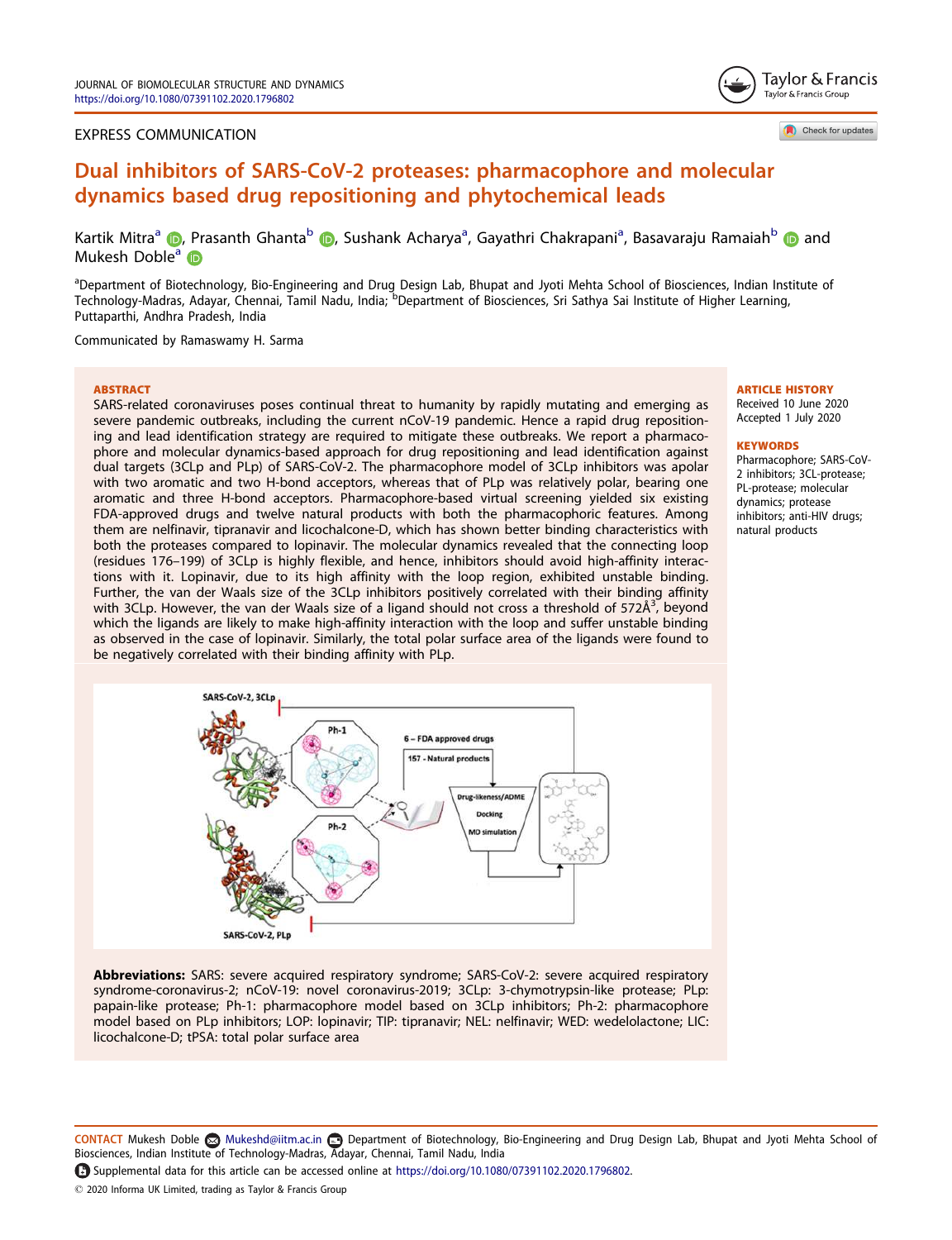# Introduction

An epidemic of severe acquired respiratory syndrome (SARS) occurred in the year 2003 with  $8000+$  infected cases across 26 countries, since then smaller incidents of infections continued to occur (Mackenzie et al., 2004). The recently emerged novel coronavirus (nCoV-19), a mutated and more contagious sister of SARS has caused a global pandemic concern, with 8.7 million infected cases and 4.7 lakh deaths across 216 countries within six months from dawn of its spread (WHO. Coronavirus). The enhanced infection rate of SARS-CoV-2 compared to other SARS-related viruses has been attributed to its unique furin cleavage site at the interface of S1/S2 subunit in the spike protein (Walls et al., 2020). The development of anti-SARS therapeutics remains a challenging task due to various reasons including rapid mutation characteristic of viruses, contagious handling hazard and rapid infection rate. SARS-related coronaviruses including SARS-CoV-2 belongs to the family of RNA viruses under the subclass of  $\beta$ -coronaviridae, which encodes their replication machinery thereby increasing their survival fitness. Its genome consists of 14 open reading frames (ORF), that encodes a single polyprotein which is processed to produce different structural (membrane and spike glycoprotein) and functional (replicase/transcriptase, proteases) viral proteins (Woo et al., 2010).

The 3CL-protease (a C30 endopeptidase) and PL-protease (papain-like protease) belong to the class of cysteine proteases that processes the C-terminal of replicase apo-polyprotein to release the functional replicase. Unlike other corona viruses, b-coronaviruses including nCoV-19, encodes only one papain-like protease (PLp) instead of two, and one 3CL-protease (3CLp) (Fehr & Perlman, 2015; Woo et al., 2010). The prime functional role of these proteases makes them an attractive target for anti-viral drug design. However, the uncertainty due to rapid mutation still poses a problem. Hence we strategize on identifying inhibitors that possess dual inhibition capability of both the PLp and 3CLp. This dual inhibition strategy can improve the anti-viral efficacy and also avert the problem of resistance due to mutation, wherein the molecule could still exert its action, even if one of the targets get mutated. Pharmacophore based drug design has shown to be a better approach to develop ligands bearing active interactive features of different targets than other strategies (Arooj et al., 2013; Jana & Singh, 2019; Mitra et al., 2019; Thangapandian et al., 2011; Xu et al., 2015). Pharmacophore can be defined as a common denominator of molecular interactive features including electronic and steric, that is shared by a set of ligands that are active against a particular target (Liu et al., 2020).

In this study, we developed two pharmacophore models (Ph-1 and Ph-2) obtained from reported specific inhibitors of SARS-CoV 3CLp and PLp, respectively. Further, both the pharmacophore models were individually used as constraints to screen against FDA-approved drug and natural product databases. The overlapping hits were further shortlisted based on drug-likeness and toxicity filters. The resulting shortlisted candidates were docked into both the proteases and the final selected candidates with higher docking scores were subjected to molecular dynamics simulation to understand their binding potential and interaction with the target, as well as their stability. The study aims to identify existing drugs that can be potentially repositioned against SARS-CoV-2 as well as suggest natural compounds as a prospective leads for dual inhibition of these two proteases (Figure 1). Furthermore, molecular dynamics study was performed to understand the structural dynamics of these proteases, which can help in designing stable binding inhibitors.

# Materials and methods

# Data set and pharmacophore modelling

Two pharmacophore models were developed using the previously reported inhibitors for both these proteins (Arooj et al., 2013; Mitra et al., 2019). In the case of 3CLp (PDB: 6LU7) the respective inhibitors (supplementary material Table 1) were docked into the active site using AutoDockVina to obtain their bioactive conformation, which is termed as set-1 ligands. The homology model of SARS-CoV-2 PLp (SMTL ID: 6w9c.1) was obtained from SWISS MODEL repository (Bienert et al., 2017). The reported PLp inhibitors (supplementary material Table 2) were docked into the active site of the modeled SARS-CoV-2 PLp and the binding pose with the highest energy was considered as bio-active conformation, which is termed as set-2 ligands.

Both the ligand sets were submitted to PharmaGist, an open-source webserver that uses a deterministic algorithm to identify the overlapping potential pharmacophoric points between the set of ligands (Schneidman-Duhovny et al., 2008). The pharmacophore with highest alignment score was selected for further study. The molecular similarity between the obtained pharmacophoric features and their ligands in the respective datasets was calculated using molecular overlay module of the Discovery Studio (San Diego; Dassault Systèmes BIOVIA, Discovery Studio Modeling Environment, Release 2017). This software calculates the similarity between the pharmacophores in a fingerprint-based approach and reports the overlap as similarity, in the scale of 0 to 1.

# Pharmacophore based virtual screening and molecular docking

The best pharmacophore models (Ph-1 and Ph-2) obtained from PharmaGist were used as constraints to screen against ZINC database using ZincPharmer (Koes & Camacho, 2012). The databases of natural products and approved drugs were screened separately using both the pharmacophore models. A combined hits approach was used where the hits that overlapped in both the pharmacophore screens were considered as potential hits that can act against both the targets (Xu et al., 2015). The potential hit lists were further filtered based on ADME, drug-likeness and toxicity criteria using Swiss-ADME (Daina et al. 2017) to yield the shortlisted hits.

The shortlisted hits were docked into the active sites of SARS-CoV-2 3CLp (PDB: 6LU7) and PLp. The receptors fordocking were prepared using UCSF-Chimera Dock Prep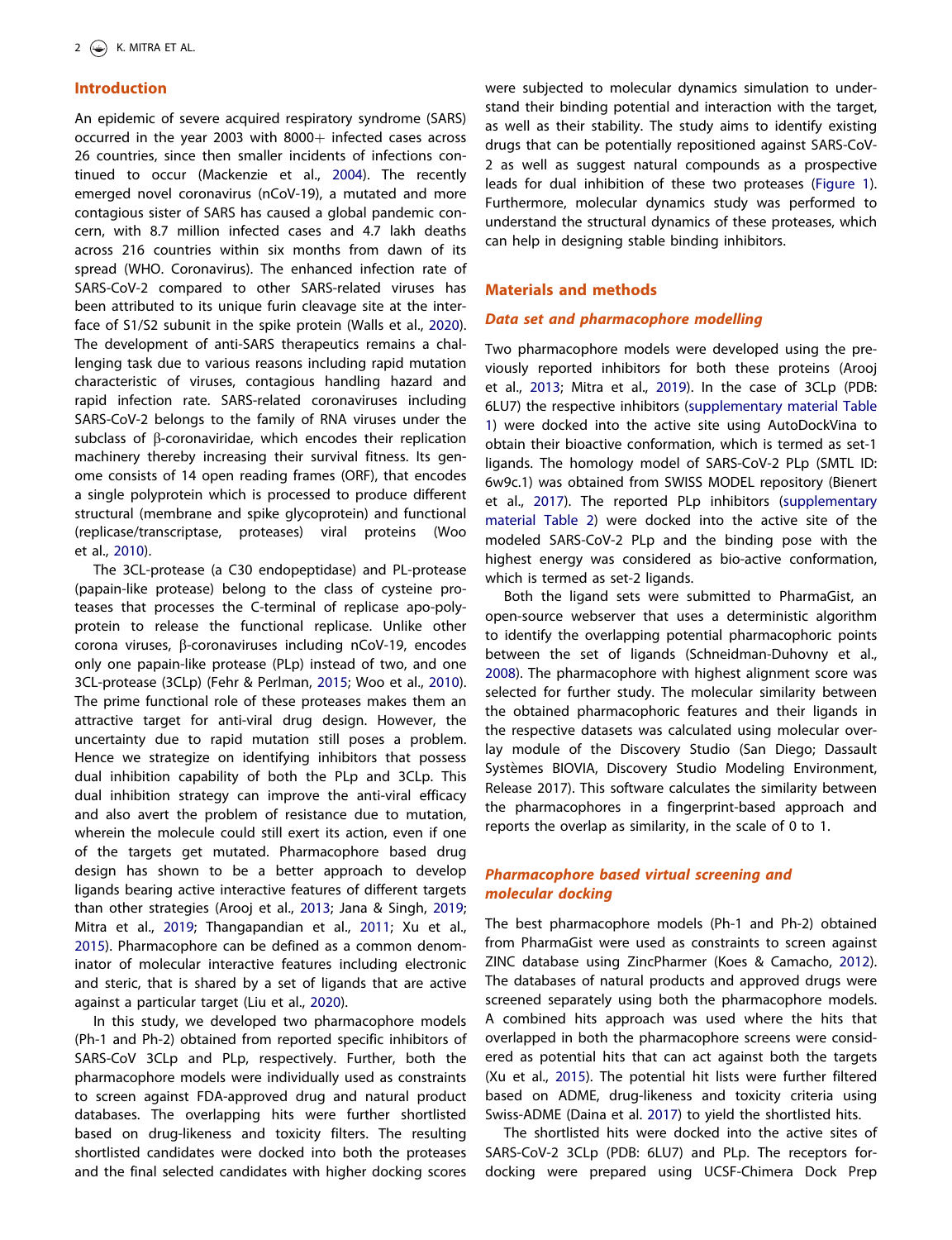

Figure 1. Graphical abstract of workflow followed in the study.

module (Pettersen et al., 2004). The multiple ligands docking was performed using PyRx for virtual screening (Dallakyan & Olson, 2015). A cubic grid box of 30 Å centered at (–14.0102, 12.7531, 67.4105) for 3CL-protease and 25 Å for PLp, was considered to encompass the binding site. The compounds that have binding energy lesser than or equal to that of reference is considered as final shortlisted potential candidates. Here lopinavir was used as the reference.

# Molecular simulation and analysis

In order to further understand the role of pharmacophores in stabilizing the ligand-protein interactions, all atom molecular dynamics simulations was performed using GROMACS2018 with AMBER03 forcefield (Abraham et al., 2015; Duan et al., 2003). The pose with best binding energy was selected and the receptor was extracted from the docked complex and processed through  $H++$  server [ver.3.2] using default parameters (Anandakrishnan et al., 2012). The ligand topologies was generated using ACPYPE (Sousa da Silva & Vranken, 2012). In case of 3CLp, the respective complex topologies were created by combining protein and ligand topologies. Complexes as well as the protein were placed in individual cubic periodic boxes, with a minimum distance of 2 nm from the box edges, filled with water (TIP3P) and neutralized and saturated with a salt concentration of 0.15 M NaCl. Energy minimization, equilibration (NVT and NPT for 500 ps each) and production run (50 ns) were carried out with the parameters and conditions as described elsewhere (Lemkul, 2019; Naresh et al., 2015). In the case of PLp, the modelled protein was first subjected to a production run of 20 ns and a snapshot of the protein at 20 ns was extracted and used to dock the ligands of interest. The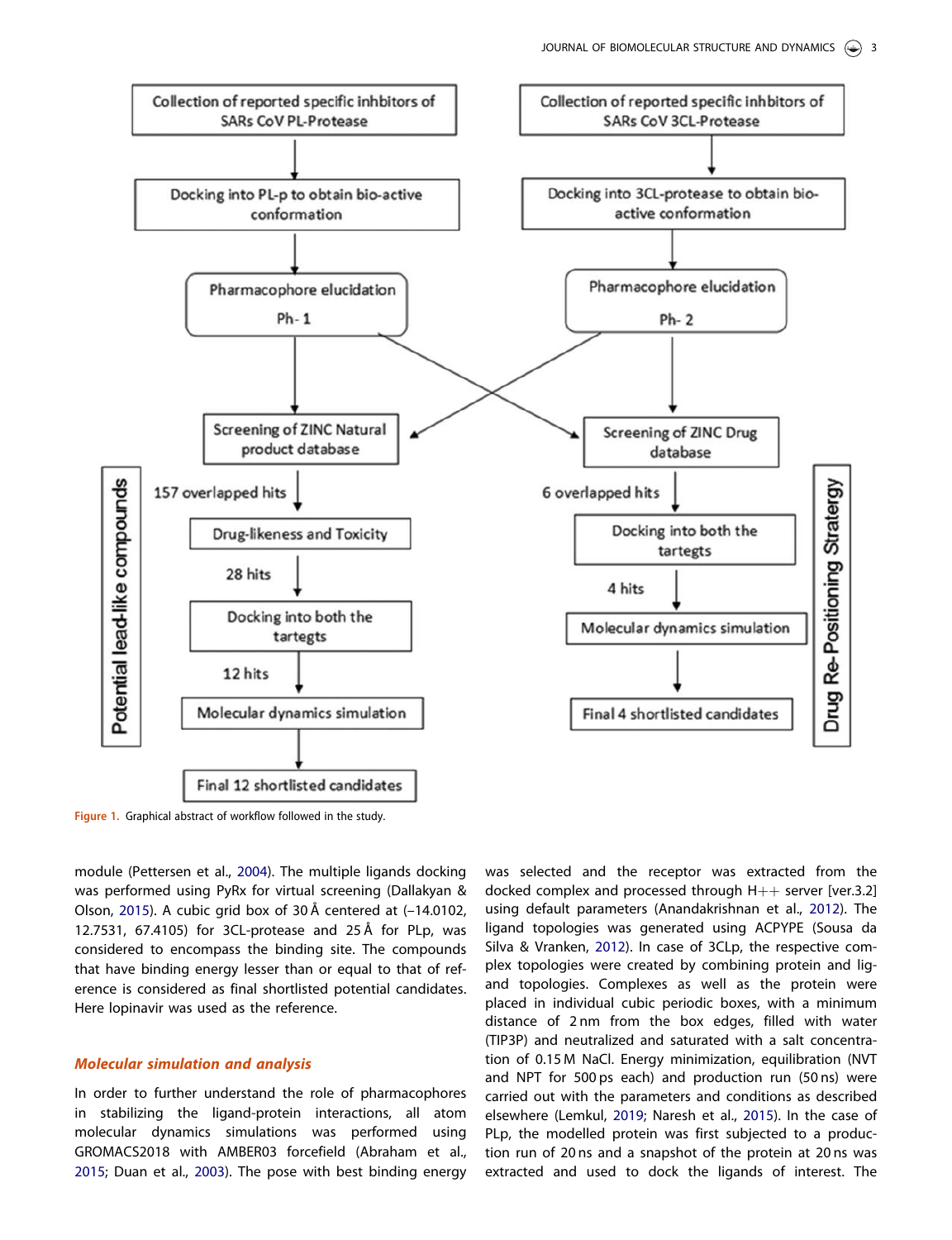complexes thus formed were subjected to a production run of 30 ns, as mentioned above. The RMSD, RMSF, number of hydrogen bonds were obtained from tools provided in the GROMACS suite. g\_mmpbsa module was used to carry out the MM-PBSA analysis on 50 snapshots extracted from the trajectory post convergence (Open Source Drug Discovery Consortium, 2014).

#### Results and discussion

There are currently no reported inhibitors available against 3CLp and PLp of SARS-CoV-2 since it is a newly emerged pathogen. However, there exists a handful of reported inhibitors against SARS-CoV. A preliminary two-dimensional and three-dimensional (3D) structural comparison of SARS-CoV-2 3CLp (PDB: 6LU7) and SARS-CoV-1 3CLp (PDB: 5N19), indicated that they share 96% similarity, particularly the active site structure was found to be conserved. The homology model of SARS-CoV-2 PL-protease (SMTL ID: 6w9c.1) was obtained from SWISS model database which was found to share 89% similarity with SARS-CoV-1 PLp. This modelled PLp was subjected to equilibration and MD simulations pre-run for 20 ns to optimize the active site side-chain rotamers. The pharmacophore models were developed from SARS-CoV 3CLp and PLp experimental inhibitors reported in the literature (Báez-Santos et al., 2014; Blanchard et al., 2004; Chen et al., 2005; Cho et al., 2013; Kim et al., 2014; Kuo et al., 2009; Liu et al., 2005; Park et al., 2012a; Park et al., 2012b; Park et al., 2016; Park et al., 2017; Pillaiyar et al., 2016; Ramajayam et al., 2010a; Ramajayam et al., 2010b; Song et al., 2014; Yuan et al., 2017).

# Pharmacophore modeling of SARS-CoV-2 proteases

The 3CLp is a C30-endopeptidase that belongs to the class of cysteine proteases where HIS-41 and CYS-145 were found to be the catalytic dyad involved in proteolytic action (Huang et al., 2004). The pharmacophore model, Ph-1 (Figure 2(a)) obtained from a set of reported 15 different 3CLp inhibitors (supporting material Table 1) suggests, two aromatic centroids (AR) and two hydrogen bond acceptors (ACC). The catalytic mechanism studies have found that 3CLp bears a non-canonical substrate specificity, requiring a PHE at the second position upstream of the cleavage point as well as at the third downstream position (Muramatsu et al., 2016). The two aromatic features obtained in the pharmacophore model represent them. The molecular similarity of the reported inhibitors with respect to the developed pharmacophore model Ph-1, showed good correlation  $(R = 0.90)$  with the binding energies of the same (Figure 2(b)).

Similarly the 3D pharmacophore model, Ph-2 (Figure 2(c)) developed from 17 different PLp inhibitors (supporting material Table 2) is composed of one aromatic centroid (AR) and three hydrogen bond acceptors (ACC). The PLp is a part of the nsp3 polyprotein complex which consists of papainlike protease domain that recognizes LXGG motif and cleaves it releasing various other non-structural proteins including nsp1, nsp2 and nsp3 from viral polyprotein complex (BáezSantos et al., 2015). The main catalytic diad in action was found to be CYS and HIS, while an ASP was thought to be involved in an analogous role as in the serine proteases (Ménard et al., 1990). The molecular similarity of the reported PLp-inhibitors with respect to the developed pharmacophore model Ph-2, also showed a good correlation  $(R = 0.92)$  with the binding energies of the same (Figure 2(d)).

It is observed in both the cases, that the pharmacophoric similarity of the inhibitors with respect to their obtained pharmacophore models, exhibited good correlation to their binding energies. This could be due to the fact that, the inhibitors were docked into their respective targets, and the bio-active conformation obtained was used for pharmacophore elucidation. The pharmacophore obtained for 3CLp is found to be more apolar (bearing two aromatic and two acceptor features), when compared to the pharmacophore of PLp (which bears one aromatic and three acceptors). The difference in their polarity could be due to the nature of amino acids present in the active site and entrance of these proteins. The active site of 3CLp is present near the interdomain cleft consisting of both aromatic (PHE, TYR) and polar (CYS, HIS) amino acids, while that of PLp is solvent exposed predominantly consisting of polar amino acids including CYS, HIS, SER and THR.

# Pharmacophore based virtual screening

Pharmacophore based virtual screening of ZINC drug database yielded six existing drug candidates that overlapped in both the pharmacophore screens (Table 1) (Figure 3(a)). These drugs included cinoxacin, nelfinavir, tipranavir, ofloxacin, trimethoprim and novobiocin. Further, docking of these candidates against SARS-CoV-2 3CLp and PLp indicated that nelfinavir, tipranavir, novobiocin and ofloxacin, possessed better binding potential when compared to lopinavir (binding energy  $= -7.3$  kcal/mol). Here, lopinavir a known antiviral protease inhibitor, is used as the reference, since there are no known drugs against SARS-CoV proteases, as well as this drug is being considered as a part of the current treatment strategy (Cao et al., 2020).

In order to mitigate the rapid spread and decrease of the disease burden, existing drugs including anti-retroviral protease inhibitors are being tested as potential candidates for repositioning against SARS-CoV-2, amongst which ritonavir/ lopinavir (Kaletra®) combination has been approved for clinical management. However, recent clinical and in vitro studies have shown that lopinavir is less effective against SARS-CoV-2 (Cao et al., 2020; Sheahan et al., 2020). Our study suggests that nelfinavir and tipranavir (existing anti-HIV protease inhibitors) which bears the desired pharmacophoric features could be considered as potential candidates for inhibiting SARS-CoV-2 proteases. A recent high-throughput screening of anti-retroviral protease inhibitors have also identified that tipranavir and nelfinavir to be potent inhibitors against SARS-CoV-2 when compared to lopinavir. In addition, nelfinavir has also shown potent anti-viral activity against SARS-CoV-1 (Yamamoto et al., 2020, 2004). Novobiocin and ofloxacin belongs to the class of broad-spectrum anti-bacterial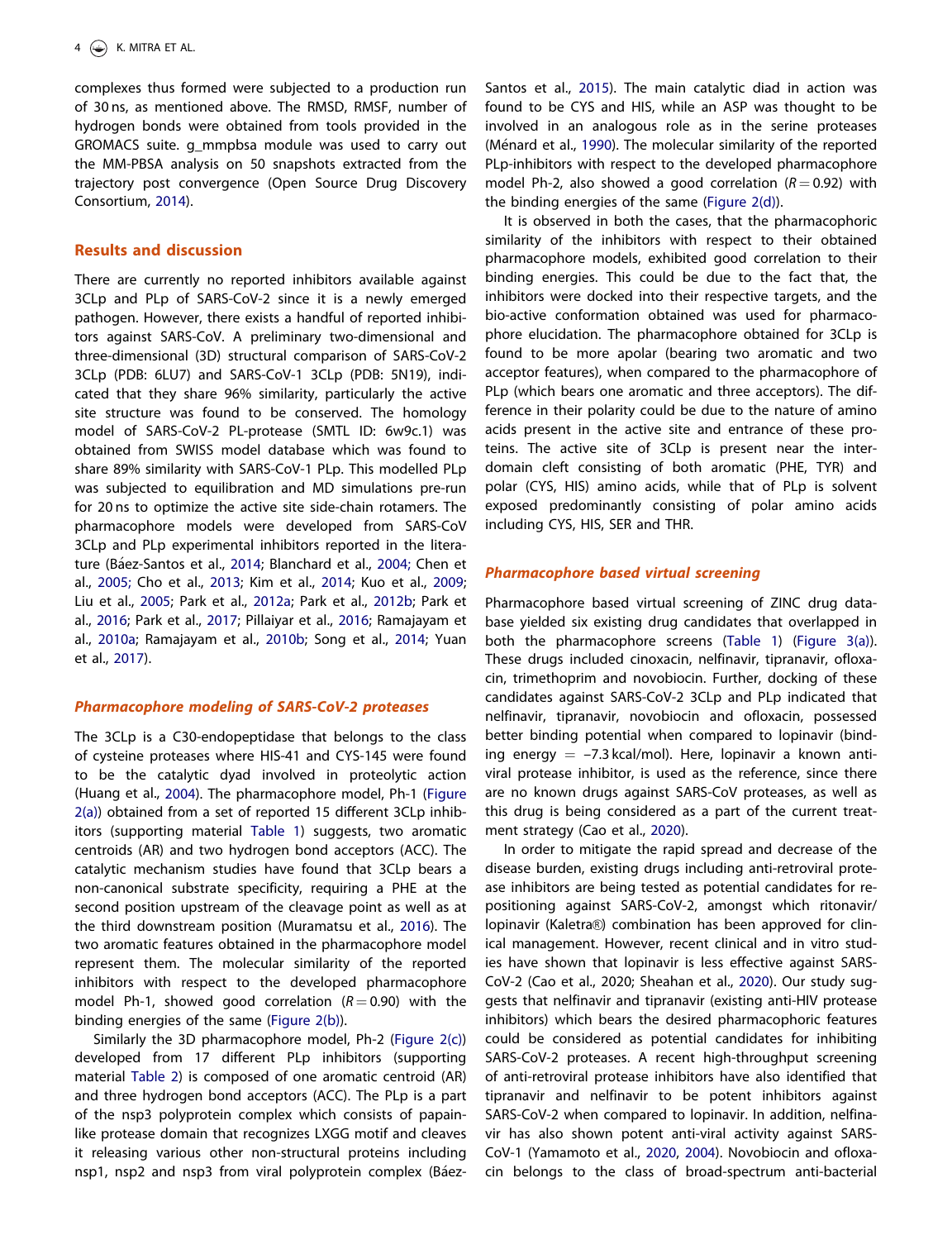|               |              |                 |        | Binding energy (kcal/mol) |  |
|---------------|--------------|-----------------|--------|---------------------------|--|
| ZINC I.D.     | Name         | Structure       | 3CLp   | PLp                       |  |
| ZINC32350     | Cinoxacin    |                 | $-6.6$ | $-7.3$                    |  |
| ZINC6627681   | Trimethoprim | H <sub>2N</sub> | $-6.7$ | $-6.8$                    |  |
| ZINC3833846   | Nelfinavir   |                 | $-8.2$ | $-7.8$                    |  |
| ZINC76945632  | Novobiocin   |                 | $-8.4$ | $-7.9$                    |  |
| ZINC537891    | Ofloxacin    |                 | $-7.4$ | $-6.9$                    |  |
| ZINC100016058 | Tipranavir   |                 | $-8.0$ | $-7.9$                    |  |
| Control       | Lopinavir    |                 | $-7.4$ | $-7.2$                    |  |

Table 1. Final shortlisted drugs from ZINC drug database, as potential repositioning candidates.

agents. Studies have shown that ofloxacin also exhibits potent anti-viral activity against influenza and vaccinia virus (Ikeda et al., 1987). Similarly, novobiocin also has shown potent anti-viral activity in vitro and in vivo against zika and vaccinia viruses (Sekiguchi & Shuman, 1997; Yuan et al., 2017). This suggests that apart from exhibiting anti-bacterial actions these drugs may also exhibit anti-viral activity.

The pathogenesis of SARS-CoV-2 manifests in various ways, where more than 50% of the deaths and complications are caused due to lung damage and bacterial co-infection leading to pneumonia (Provisional Death Counts for Coronavirus Disease (COVID-19), 2020; Vincent & Taccone, 2020). Hence the use of broad-spectrum anti-bacterial agents such as novobiocin and ofloxacin might improve the treatment outcome by preventing the lower respiratory tract infections including bacterial pneumonia as well as interfere with SARS-CoV-2 proteins. A similar approach where the combination of azithromycin and hydroxychloroquine have been shown to lead to a better recovery rate when compared to hydroxychloroquine alone(Gautret et al., 2020). Thus, nelfinavir, tipranavir, ofloxacin and novobiocin could be considered as potential re-positioning candidates for SARS-CoV-2 treatment.

Similarly, the pharmacophore based virtual screening of ZINC Natural product database yielded 157 overlapped hits (Figure 3(b)) which bears both the pharmacophoric features. Further, they were also screened for toxicity and drug-likeness score which led to 28 candidates that satisfied these conditions. The final 12 potential natural product candidates were shortlisted based on the docking scores (Table 2). The notable ones include wedelolactone (present in extracts of *Eclipta alba*—also known as bhringraj), piecied (analog of resveratrol present in grapes), boeravinone-F (present in extracts of *Boerhaavia diffusa Linn.* also known as punarnava), and licochalcone-D (present in extracts of *Glycyrrhiza glabra,* also known as licorice). These natural products have been reported to have broad-spectrum anti-viral activities against phyto-viruses, enteroviruses and hepatitis virus (Manvar et al., 2012; Wang et al., 2015). The extracts and phytoconstituents of *Glycyrrhiza glabra,* have shown to have potent broad-spectrum anti-viral activity against various viruses, including SARS-related coronaviruses including SARS-CoV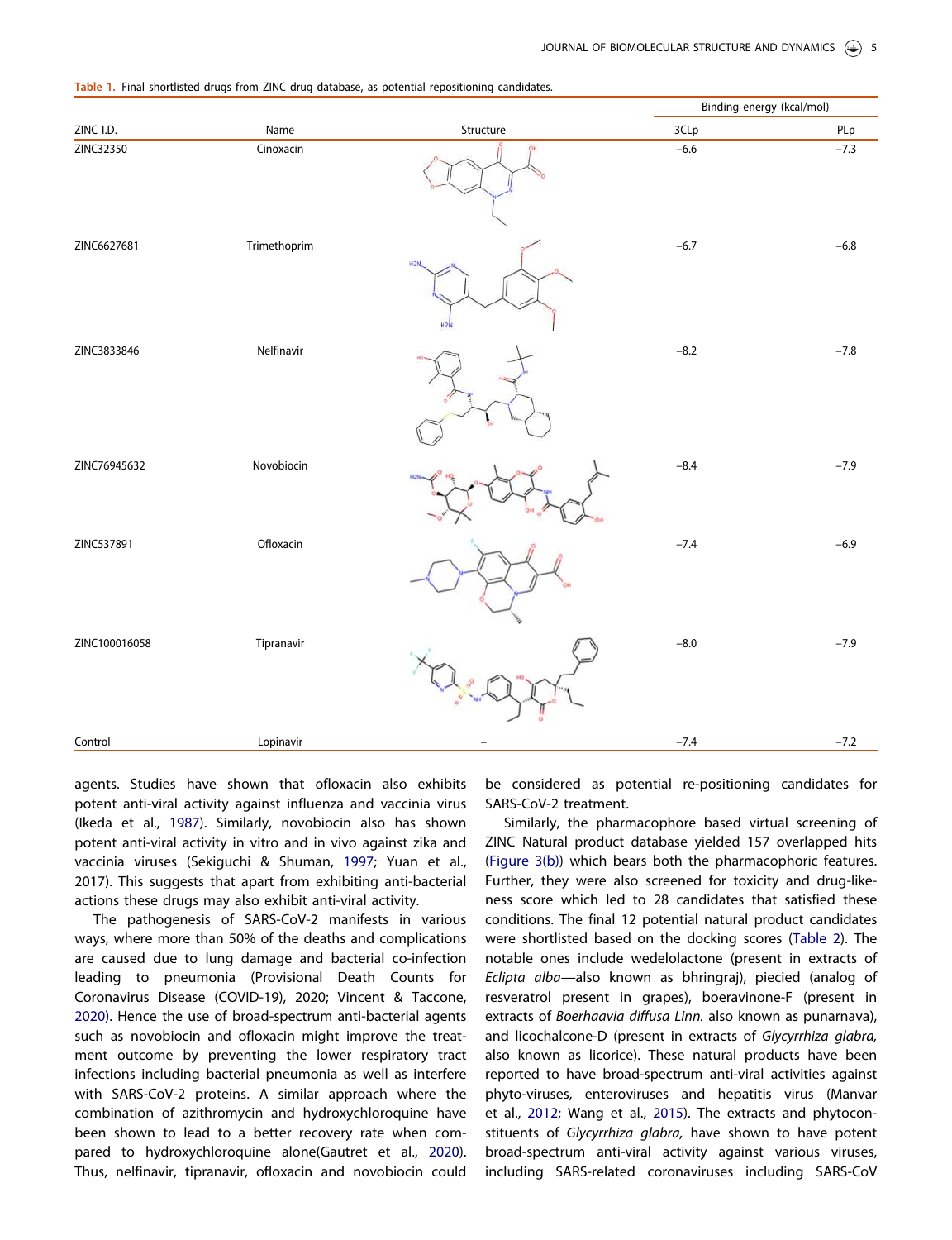# Table 2 Final shortlisted natural products from ZINC natural product database, as potential lead compounds.

|                                |           | Binding energy (kcal/mol) |                            |
|--------------------------------|-----------|---------------------------|----------------------------|
| ZINC I.D. / Name               | Structure | 3CL-PRO                   | PL-PRO                     |
| ZINC000079188744               |           | $-8.2$                    | $-7.9$                     |
| ZINC000070670121               |           | $-8.0$                    | $-8.6$                     |
| ZINC000070669963               |           | $-8.1$                    | $-8.6$                     |
| ZINC000001105784               |           | $-8.6$                    | $-8.2$                     |
| ZINC000004098633 Pieceid       |           | $-7.8$                    | $-8.0$                     |
| ZINC000004262788               |           | $-8.5$                    | $-8.4$                     |
| ZINC000006483512 Wedelolactone |           | $-8.5$                    | $-7.8$                     |
| ZINC000008771878               |           | $-8.0$                    | $-7.6$                     |
| ZINC000011867619               |           | $-8.8$                    | $-7.9$                     |
| ZINC000013378583 Boeravinone F |           | $-8.8$                    | $-8.0$<br><i>continued</i> |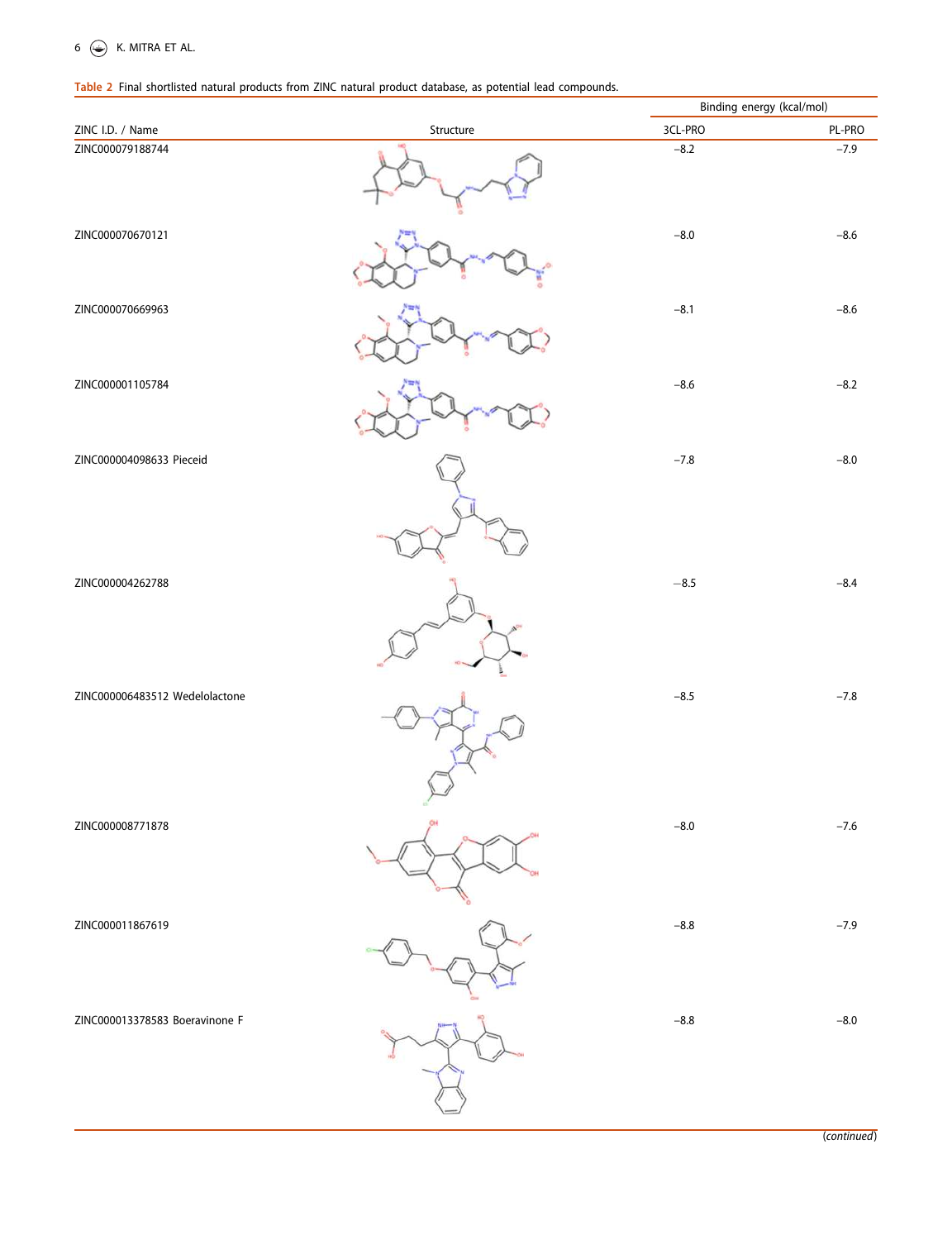



Figure 2. (a) Pharmacophore modeling of the reported 3CLp inhibitors from their bio-active conformation (i) alignment of reported inhibitors displaying their overlapping pharmacophoric points, (ii) the derived Pharmacophore model-1(Ph-1); (b) The plot indicates the correlation between the binding energies of the reported inhibitors and their pharmocophoric similarity with respect to Ph-1  $(R = 0.90)$ ; (c) (i) pharmacophore modelling of the reported PLp inhibitors from their bio-active conformation (i) alignment of reported inhibitors displaying their overlapping pharmacophoric points, (ii) the derived pharmacophore model-2 (Ph-2); (d) the plot indicates the correlation between the binding energies of the reported inhibitors and their pharmocophoric similarity with respect to Ph-2 ( $R = 0.92$ ).

(Cinatl et al., 2003; Fiore et al., 2008; Hoever et al., 2005; Wang et al., 2015). The coumarin and stilbene scaffolds present in boeravinone and pieceid, respectively indicate that these candidates might show activity against SARS-CoV-2 (Hassan et al., 2016; Wahedi et al., 2020). It is heartening to note that these natural products identified in the study have also shown in vitro anti-viral activity against several viruses and hence can be considered as potential lead candidates for designing SARS-CoV-2 inhibitors.

## Molecular dynamics and analysis

The top two candidates with best docking binding energy were selected from the final shortlisted candidates, namely nelfinavir and tipranavir from FDA-approved drugs and licochalcone-D and wedelolactone from natural product database for molecular dynamics simulations studies with both the proteases. Lopinavir was used as reference and the receptors alone (3CLp and PLp) were also subjected to simulations.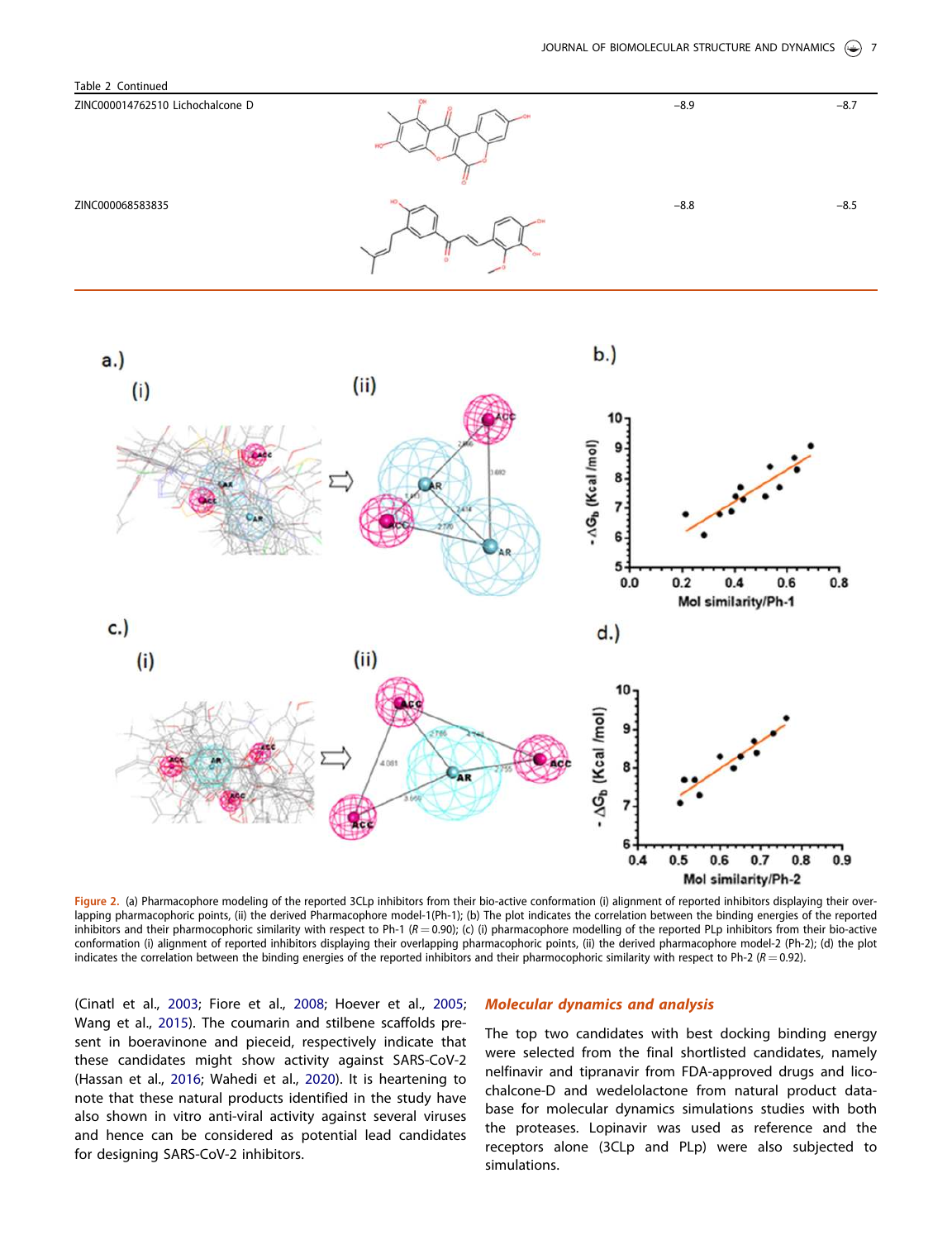The RMSD of 3CLp complexed with lopinavir showed a significant deviation between 6–13 ns, beyond which the complex continued to have only partially stable RMSD

(Figure 4(a)). While other complexes including nelfinavir, tipranavir, licochalcone-D and wedelolactone reached convergence within 4 ns and continued to remain stable. Ligand



Figure 3. Results of pharmacophore-based virtual screening of (a) (i) ZINC drug database, (ii) top two candidates based on docking score and drug-likeness; (b) (i) natural product databases, (ii) top two candidates based on docking score and drug-likeness. Ph-1 = pharmacophore model based on 3CLp inhibitors, Ph- $2$  = pharmacophore model based on PLp. The circles indicate the total number of hits occurred individually in each pharmacophore screen, while the intersection indicates the overlap candidates.



Figure 4. Molecular dynamic simulations of selected final candidates against 3CLp (a) RMSD plot; (b) RMSD plot of ligand backbone (vs.) protein backbone; (c) average energy per residue plot indicating the energies of interacting residue of lopinavir (LOP), tipranavir (TIP), nelfinavir (NEL), licochalcone (LIC) and, wedelolactone (WED); (d) average of H-bonds throughout the trajectory of 3CLp complexes; (e) binding energy of 3CLp complexes obtained from MM-PBSA postconvergence.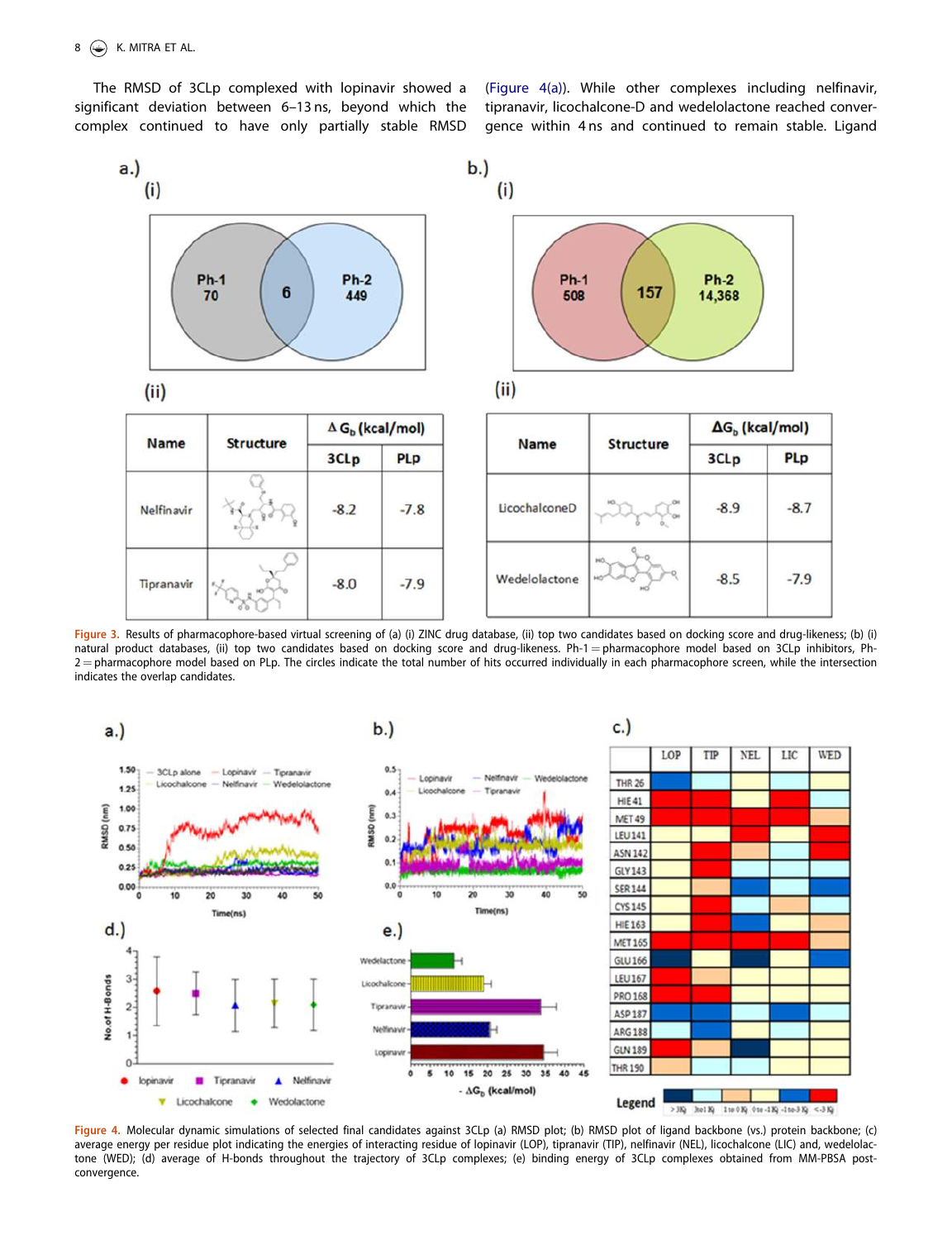

Figure 5. (a) 3CLp depicting the connecting loop regions (red, residues 176–199), and main regions (green, residues 1–176); (b) energy per residue interaction plot of lopinavir obtained from MM-PBSA. Arrow indicating the higher favorable interaction of GLN189; (c) individual RMSD plot of lopinavir showing the RMSD of the main region (black), connecting loop region (yellow) and ligand backbone (green); (d) energy per residue interaction plot of tipranavir obtained from MM-PBSA. Arrow indicating the unfavorable interaction of GLN189.

interaction plots and H-bond analysis (Figure 4(d)) throughout the trajectory indicated that all the ligands were making a minimum of two hydrogen bonds and two aromatic  $\pi$ - $\pi$ interactions as suggested by the pharmacophore model Ph-1. The residues, HIE 41, MET 49 and MET 165 contribute to significant favorable interactions with all the ligands, while ASP 187 and GLU 166 are making unfavorable interactions. This abnormal spike in RMSD and the relative instability of lopinavir is consistent with previous reports (Wang, 2020), in the subsequent section we explain the cause for the same, to aid in designing effective 3CLp inhibitors.

Principle component analysis indicated that the cause for the observed fluctuations in lopinavir global RMSD is due to the twisting and stretching movement of the flexible connecting loop (residue 176–199). Lopinavir was making a highly favorable interaction (-8.19 kJ-attractive force) with the connecting loop residue GLN 189 (which is located in the middle of the loop) (Figure 5(a); (ii)). This interaction could cause a restriction in the movement of the loop which could be one of the reasons for the observed fluctuations in the global RMSD. This was also confirmed by comparing the RMSD plot between the backbone of the main protein and the ligand (lopinavir) with including and excluding the connecting loop (Figure 5(a); (iii)).

MM-PBSA binding energy analysis (Figure 4(c)) showed that lopinavir  $(-34.57 \pm 3.18 \text{ kcal/mol})$  and tipranavir  $(-33.77 \pm 4.03 \text{ kcal/mol})$  have higher binding energy when compared to nelfinavir and licochalcone-D which have an average binding energy of  $-18.07 \pm 2.97$  kcal/mol. For all the ligands the major energy contribution comes from van der Waals interaction (supplementary material S1). Though lopinavir had good binding energy, the relative instability caused due to the high-affinity interaction with the connecting loop might render it ineffective. Licochalcone-D which has less favorable interaction (0 to  $-1$  kJ) with the loop, shows only a slight deviation in the RMSD. Here, the contribution of GLN189 is relatively low when compared to other strong interactions from residues within the pocket, thereby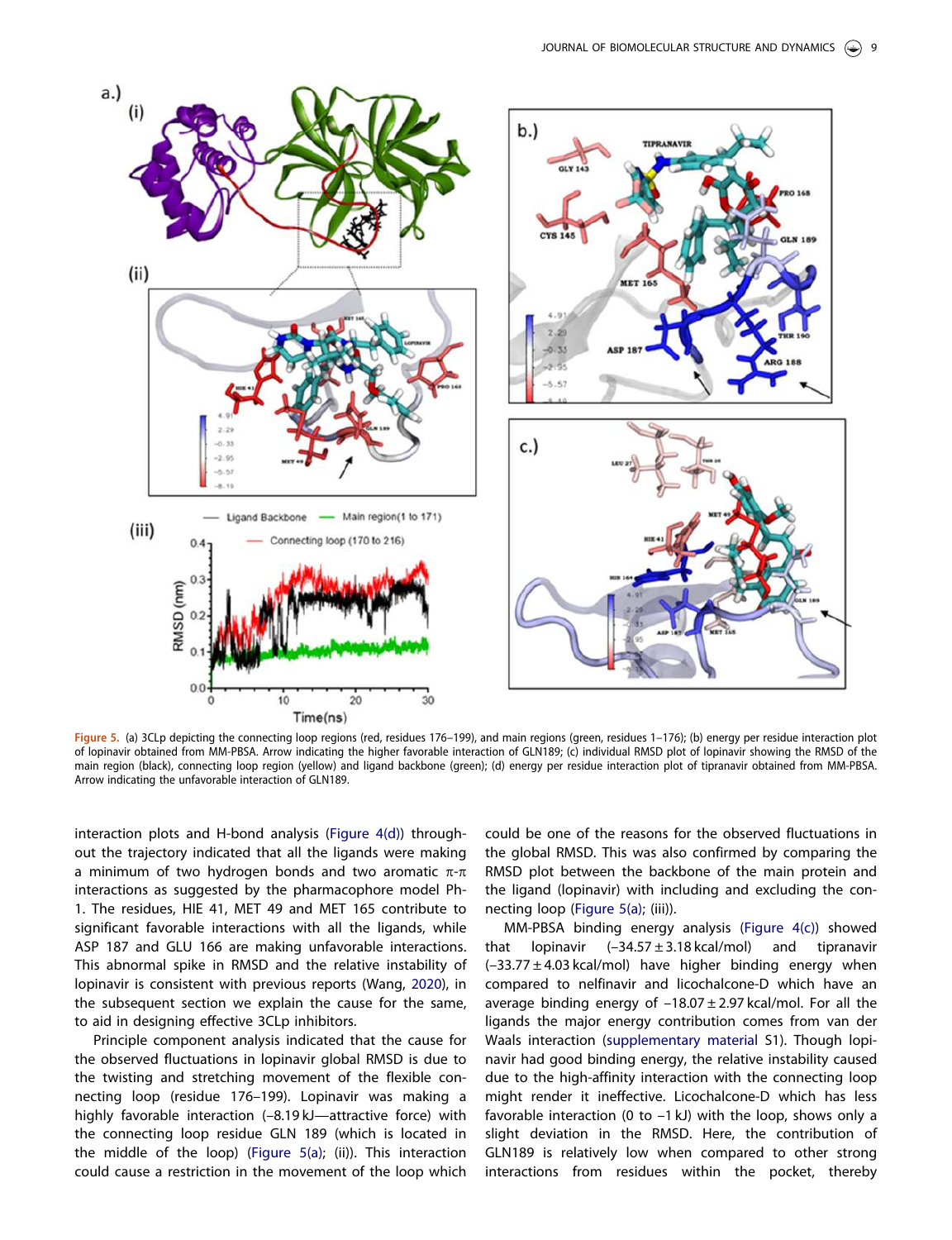

Figure 6. Molecular dynamic simulations of selected final candidates against PLp (a) global RMSD plot; (b) Binding energy of PLp complexes obtained from MM-PBSA; (c) RMSD plot of ligand backbone (vs.) protein backbone of PLp complexes; (d) average energy per residue plot indicating the energies of interacting residue of lopinavir (LOP), tipranavir (TIP), nelfinavir (NEL), licochalcone (LIC) and, wedelolactone (WED); Energy per residue 3D interaction plot of obtained from MM-PBSA, (e) lopinavir, (f) nelfinavir.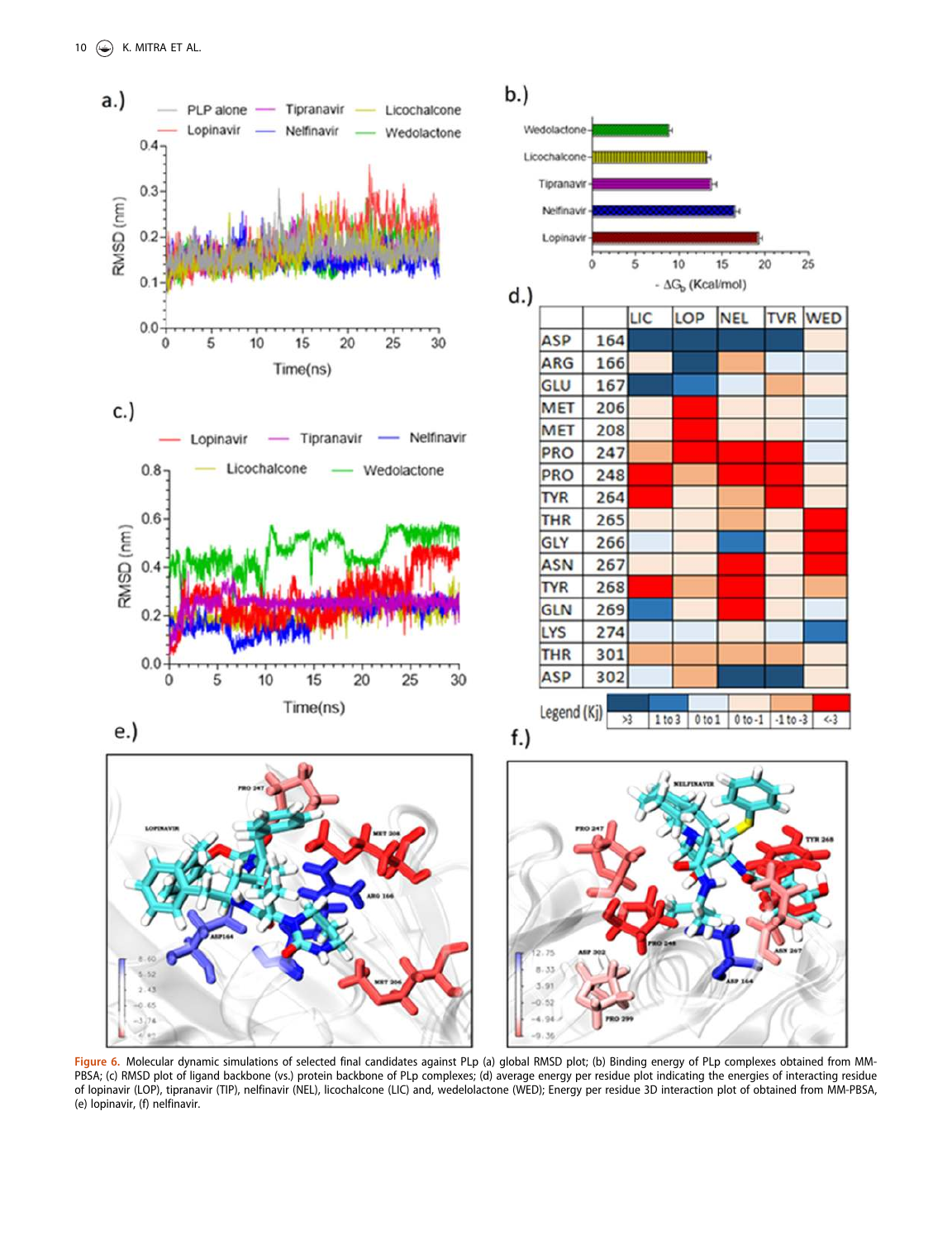retaining the molecule inside the pocket. In the case of tipranavir the connecting loop residues, ASP187 and ARG188 are making unfavorable contact  $(+3.21 \text{ kJ}$ —repulsive force) which pushes the drug into the pocket (Figure 5(b)).These observations suggest that while designing 3CLp inhibitors, care must be taken so that the inhibitor avoids making highaffinity interaction with the connecting loop residues (176 to 199). Similar conclusions were also found in the case of HIVprotease flaps (Meagher & Carlson, 2004). The observed instability of lopinavir could be one plausible reason for its observed weak activity (Cao et al., 2020; Sheahan et al., 2020; Yamamoto et al., 2020).

The RMSD of all the PLp-complexes reached convergence between 2 and 4 ns (Figure 6(a)). The ligand RMSD (Figure 6(c)) of nelfinavir, tipranavir and licochalcone-D were stable; however, the RMSD of lopinavir and wedelolactone were relatively unstable, particularly lopinavir was showing a significant spike  $(>1.0 \text{ Å})$  at 25 ns. MM-PBSA (Figure 6(b)) indicates that lopinavir (–19.2 kcal/mol) and nelfinavir (–16.9 kcal/ mol) have high binding energy, while tipranavir and licochalcone were having a binding energy of –13.5 kcal/mol. Energy decompositi on analysis (supplementary material in S1) indicated that van der Waals energy played a significant contribution. Further it was also observed that polar solvation energy  $(+47.25 \text{ kJ}$ —unfavorable) of lopinavir was very high when compared to other energy contributions including van der Waals energy (–41.68 kJ) indicating that binding of lopinavir is significantly influenced by solvent, which might be one of the reasons for the observed instability in its RMSD. The energy per residue plot (Figure 6(d)) indicated that PRO247, PRO248 and TYR264 contributes to favorable interactions whereas ASP164, ASP302, and GLU167 show unfavorable interactions. Nelfinavir and tipranavir were found to make high energy favorable interactions with more residues when compared to other candidates (Figure 6(e,f)).

# Effect of van der Waal size and polar surface area in binding stability

The van der Waals size of the reported 3CLp inhibitors was found to correlate well  $(R = 0.90)$  with their binding affinity such that ligands with higher van der Waals size exhibited better binding affinity towards 3CLp. But if the van der Waals size of a ligand exceeds the threshold value of 572  $A^3$ , which is the active site pocket volume of 3CLp, then it is highly likely that it may make high-affinity interaction with the connecting loop (supporting material Figure). This was observed in the case of lopinavir (607.2 $A<sup>3</sup>$ ), whereas tipranavir (522.1 $A^3$ ), nelfinavir (522.4 $A^3$ ) and licochalcone-D  $(327.8 \text{ A}^3)$  with sizes lower than this threshold value were found to bind stably.

In the case of PLp the binding affinity of the reported PLp inhibitors were found to negatively correlate with their total polar surface area (tPSA)  $(R = -0.81)$  which could be due to the fact that molecules with a high polar surface area might suffer higher solvation energy (unfavourable) thereby decreasing the binding affinity with the protein. This is also observed in the case of lopinavir (supporting information

Figure S1) which has relatively higher polar surface area as well as high solvation energy (47.2 kJ/mol) when compared to other candidates (26.8 kJ/mol). These observations suggest that van der Waals size and total polar surface area of the ligands might play a significant role in their binding with 3CLp and PLp, respectively. This difference in variables could be attributed to the active site nature of these two enzymes, where the active site of 3CLp is located at the interdomain cleft whereas that of PLp is solvent-exposed. However, there could be exceptions as in the case of wedelolactone.

# Conclusion

The negative binding energies of the final shortlisted candidates with 3CLp were as follows: lopinavir  $(-34.57 \pm 3.42 \text{ kcal})$ mol) > tipranavir  $(-33.77 \pm 4.02 \text{ kcal/mol})$  > nelfinavir  $(-20.54 \pm 1.73 \text{ kcal/mol})$  > licochalcone-D  $(-18.90 \pm 1.97 \text{ kcal/m})$ mol) > wedelolactone  $(-11.24 \pm 2.08 \text{ kcal/mol})$ , whereas those with PLp were: lopinavir  $(-19.23 \pm 0.40 \text{ kcal/mol} > \text{nelfinavit}$  $(-16.48 \pm 0.55 \text{ kcal/mol}) >$  tipranavir  $(-13.76 \pm 0.60 \text{ kcal/mol}) >$ licochalcone-D  $(-13.26 \pm 0.37 \text{ kcal/mol})$  > wedelolactone  $(-8.82 \pm 0.40 \text{ kcal/mol})$ . It should be noted that lopinavir, despite having lowest negative binding energy, was found to have unstable binding with both the proteases, which might be one of the reasons for its low activity observed towards SARS-CoV-2 (Choy et al., 2020). Hence, nelfinavir and tipranavir could be considered as potential repositioning candidates alternate to lopinavir. This also correlates with recent in vitro high-throughput screening studies which indicated that, nelfinavir and tipranavir can inhibit SARS-CoV-2 with good activity (Yamamoto et al., 2020). Also, the binding energy of licochalcone-D and wedelolactone indicates that these natural products can also have inhibitory activity against SARS-CoV-2 proteases. In addition, the anti-bacterial agents like ofloxacin, cinoxacin, novobiocin and trimethoprim can also be considered as adjuvant in combinatorial therapy against SARS-CoV-2. Similarly, the 12 natural products (Table 2) identified including licochalcone-D and wedelolactone could be considered as potential lead candidates for designing inhibitors against SARS-CoV-2. The molecular dynamic studies have shown that the active site of 3CLp is dynamic, due to the flexible connecting loop (residue 177–200) which acts like a lid, similar to HIV protease dynamics (Torbeev et al., 2009). The 3CLp inhibitors should avoid making high affinity interaction with this loop in order to bind stably with the protein. The ligands having higher van der Waals size might have better binding affinity towards 3CLp. However, the van der Waals size should not be greater than 572  $A^3$ , since crossing this threshold might likely increase the chance of high-affinity interaction with the flexible loop. Since the active site of PLp is highly solvent exposed, the ligands having higher total polar surface area might suffer greater solvation (polar solvation energy) effect thereby decreasing their binding stability. Hence it is suggested that, the ligands having lesser total polar surface area might have better binding affinity with PLp.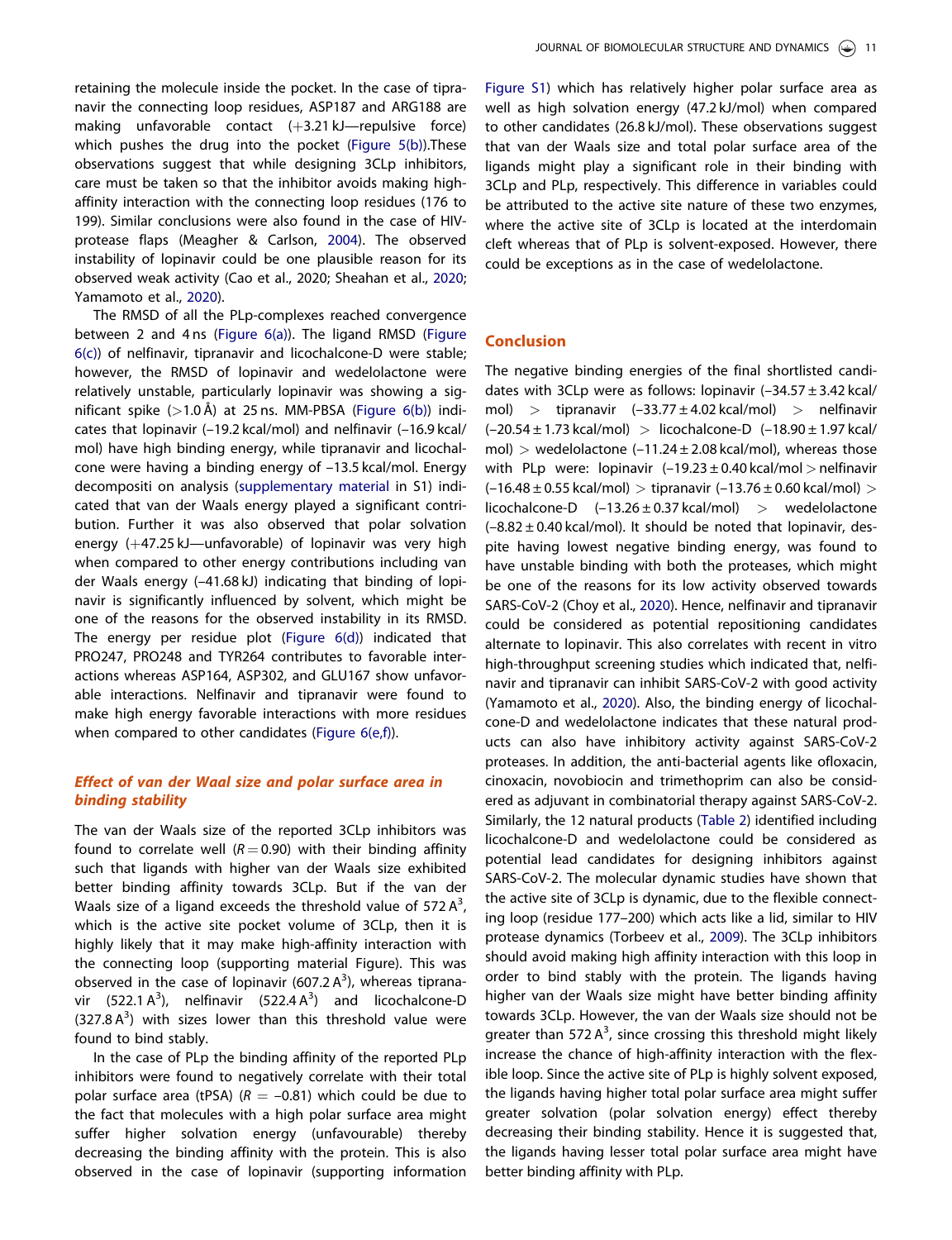# Acknowledgements

The authors thank the computational facility at the COSMOS lab of CRIF, Sri Sathya Sai Institute of Higher Learning, for providing computational facilities to carry out the work.

# Disclosure statement

None to declare.

# **ORCID**

*Kartik Mitra* **b** http://orcid.org/0000-0003-4891-1463 *Prasanth Ghanta* http://orcid.org/0000-0001-5830-112X *Basavaraju Ramaiah* http://orcid.org/0000-0003-1236-1033 *Mukesh Doble* http://orcid.org/0000-0002-4335-0698

## References

- Abraham, M. J., Murtola, T., Schulz, R., Páll, S., Smith, J. C., Hess, B., & Lindahl, E. (2015). GROMACS: High performance molecular simulations through multi-level parallelism from laptops to supercomputers. *SoftwareX*, *1-2*, 19–25. https://doi.org/10.1016/j.softx.2015.06.001
- Anandakrishnan, R., Aguilar, B., & Onufriev, A. V. (2012).  $H++3.0$ : Automating pK prediction and the preparation of biomolecular structures for atomistic molecular modeling and simulations. *Nucleic Acids Research*, *40*(Web Server issue), W537–W541. https://doi.org/10.1093/ nar/gks375
- Arooj, M., Sakkiah, S., Cao, G. Ping., & Lee, K. W. (2013). An innovative strategy for dual inhibitor design and its application in dual inhibition of human thymidylate synthase and dihydrofolate reductase enzymes. *PLos One*, *8*(4), e60470. https://doi.org/10.1371/journal.pone.0060470
- Báez-Santos, Y. M., Barraza, S. J., Wilson, M. W., Agius, M. P., Mielech, A. M., Davis, N. M., Baker, S. C., Larsen, S. D., & Mesecar, A. D. (2014). X-ray Structural and Biological Evaluation of a Series of Potent and Highly Selective Inhibitors of Human Coronavirus Papain-like Proteases. *Journal of Medicinal Chemistry*, *57*(6), 2393–2412. https:// doi.org/10.1021/jm401712t
- Báez-Santos, Y. M., St. John, S. E., & Mesecar, A. D. (2015). The SARS-coronavirus papain-like protease: Structure, function and inhibition by designed antiviral compounds. *Antiviral Research*, *115*, 21–38. https:// doi.org/10.1016/j.antiviral.2014.12.015
- Bienert, S., Waterhouse, A., de Beer, T. A. P., Tauriello, G., Studer, G., Bordoli, L., & Schwede, T. (2017). The Swiss-model repository-new features and functionality. *Nucleic Acids Research*, *45*(D1), D313–D319. https://doi.org/10.1093/nar/gkw1132
- Blanchard, J. E., Elowe, N. H., Huitema, C., Fortin, P. D., Cechetto, J. D., Eltis, L. D., & Brown, E. D. (2004). High-throughput screening identifies inhibitors of the SARS coronavirus main proteinase. *Chemistry & Biology*, *11*(10), 1445–1453. https://doi.org/10.1016/j.chembiol.2004.08. 011
- Cao, B., Wang, Y., Wen, D., Liu, W. Wang, Jingli, Fan, G., Ruan, L., Song, B., Cai, Y., Wei, M., Li, X., Xia, J., Chen, N., Xiang, J., Yu, T., Bai, T., Xie, X., Zhang, L., … Wang, C. (2020). A trial of lopinavir–ritonavir in adults hospitalized with severe covid-19. *New England Journal of Medicine,* 382*(19), 1787*–*1799.*. https://doi.org/10.1056/ NEJMoa2001282.
- Chen, L., Chen, S., Gui, C., Shen, J., Shen, X., & Jiang, H. (2006). Discovering severe acute respiratory syndrome coronavirus 3CL protease inhibitors: virtual screening, surface plasmon resonance, and fluorescence resonance energy transfer assays. *Journal of Biomolecular Screening*, *11*(8), 915–921. https://doi.org/10.1177/1087057106293295
- Chen, L.-R., Wang, Y.-C., Lin, Y. W., Chou, S.-Y., Chen, S.-F., Liu, L. T., Wu, Y.-T., Kuo, C.-J., Chen, T. S.-S., & Juang, S.-H. (2005). Synthesis and evaluation of isatin derivatives as effective SARS coronavirus 3CL protease inhibitors. *Bioorganic & Medicinal Chemistry Letters*, *15*(12), 3058–3062. https://doi.org/10.1016/j.bmcl.2005.04.027
- Cho, J. K., Curtis-Long, M. J., Lee, K. H., Kim, D. W., Ryu, H. W., Yuk, H. J., & Park, K. H. (2013). Geranylated flavonoids displaying SARS-CoV papain-like protease inhibition from the fruits of *Paulownia tomentosa*. *Bioorganic & Medicinal Chemistry*, *21*(11), 3051–3057. https://doi. org/10.1016/j.bmc.2013.03.027
- Choy, K.-T., Wong, Y.-L., Kaewpreedee, P., Sia, S. F., Chen, D., Hui, K. P. Y., Chu, D. K. W., Chan, M. C. W., Cheung, P.-H., Huang, X., Peiris, M., & Yen, H.-L. (2020). Remdesivir, lopinavir, emetine, and homoharringtonine inhibit SARS-CoV-2 replication in vitro. *Antiviral Research*, *Antiviral Res*, *178*, 104786. https://doi.org/10.1016/j.antiviral.2020. 104786 32251767
- Cinatl, J., Morgenstern, B., Bauer, G., Chandra, P., Rabenau, H., & Doerr, H. W. (2003). Glycyrrhizin, an active component of liquorice roots, and replication of SARS-associated coronavirus. *The Lancet*, *361*(9374), 2045–2046. https://doi.org/10.1016/S0140-6736(03)13615-X
- Daina, A., Michielin, O., & Zoete, V. (2017). SwissADME: A free web tool to evaluate pharmacokinetics, drug-likeness and medicinal chemistry friendliness of small molecules. *Scientific Reports*, *7*, 42717. https://doi. org/10.1038/srep42717
- Dallakyan, S., & Olson, A. J. (2015). Small-molecule library screening by docking with PyRx*.* Methods in Molecular Biology, *1263*, 243–250. https://doi.org/10.1007/978-1-4939-2269-7\_19
- Duan, Y., Wu, C., Chowdhury, S., Lee, M. C., Xiong, G., Zhang, W., Yang, R., Cieplak, P., Luo, R., Lee, T., Caldwell, J., Wang, J., & Kollman, P. (2003). A point-charge force field for molecular mechanics simulations of proteins based on condensed-phase quantum mechanical calculations. *Journal of Computational Chemistry*, *24*(16), 1999–2012. https:// doi.org/10.1002/jcc.10349
- Fehr, A. R., & Perlman, S. (2015). Coronaviruses: An overview of their replication and pathogenesis. *Methods in Molecular Biology (Clifton, N.J.)*, *1282*, 1–23. https://doi.org/10.1007/978-1-4939-2438-7\_1
- Fiore, C., Eisenhut, M., Krausse, R., Ragazzi, E., Pellati, D., Armanini, D., & Bielenberg, J. (2008). Antiviral effects of Glycyrrhiza species. *Phytotherapy Research*, *22*(2), 141–148. https://doi.org/10.1002/ptr. 2295
- Gautret, P., Lagier, J.-C., Parola, P., Hoang, V. T., Meddeb, L., Mailhe, M., Doudier, B., Courjon, J., Giordanengo, V., Vieira, V. E., Dupont, H. T., Honoré, S., Colson, P., Chabrière, E., La Scola, B., Rolain, J.-M., Brouqui, P., & Raoult, D. (2020). Hydroxychloroquine and azithromycin as a treatment of COVID-19: Results of an open-label non-randomized clinical trial. *International Journal of Antimicrobial Agents*, *105949*, 105949. https://doi.org/10.1016/j.ijantimicag.2020.105949
- Hassan, M. Z., Osman, H., Ali, M. A., & Ahsan, M. J. (2016). Therapeutic potential of coumarins as antiviral agents. *European Journal of Medicinal Chemistry*, *123*, 236–255. https://doi.org/10.1016/j.ejmech. 2016.07.056
- Hoever, G., Baltina, L., Michaelis, M., Kondratenko, R., Baltina, L., Tolstikov, G. A., Doerr, H. W., & Cinatl, J. (2005). Antiviral activity of glycyrrhizic acid derivatives against SARS-coronavirus . *Journal of Medicinal Chemistry*, *48*(4), 1256–1259. https://doi.org/10.1021/ im0493008
- Huang, C., Wei, P., Fan, K., Liu, Y., & Lai, L. (2004). 3C-like proteinase from SARS coronavirus catalyzes substrate hydrolysis by a general base mechanism. *Biochemistry*, *43*(15), 4568–4574. https://doi.org/10.1021/ bi036022q
- Ikeda, S., Yazawa, M., & Nishimura, C. (1987). Anti-viral activity and inhibition of topoisomerase by ofloxacin, a new quinolone derivative. *Antiviral Research*, *8*(3), 103–113. https://doi.org/10.1016/0166- 3542(87)90064-7
- Jana, S., & Singh, S. K. (2019). Identification of selective MMP-9 inhibitors through multiple e-pharmacophore, ligand-based pharmacophore, molecular docking, and density functional theory approaches. *Journal of Biomolecular Structure & Dynamics*, *37*(4), 944–965. https://doi.org/ 10.1080/07391102.2018.1444510
- Kim, D. W., Seo, K. H., Curtis-Long, M. J., Oh, K. Y., Oh, J.-W., Cho, J. K., Lee, K. H., & Park, K. H. (2014). Phenolic phytochemical displaying SARS-CoV papain-like protease inhibition from the seeds of *Psoralea corylifolia*. *Journal of Enzyme Inhibition and Medicinal Chemistry*, *29*(1), 59–63. https://doi.org/10.3109/14756366.2012.753591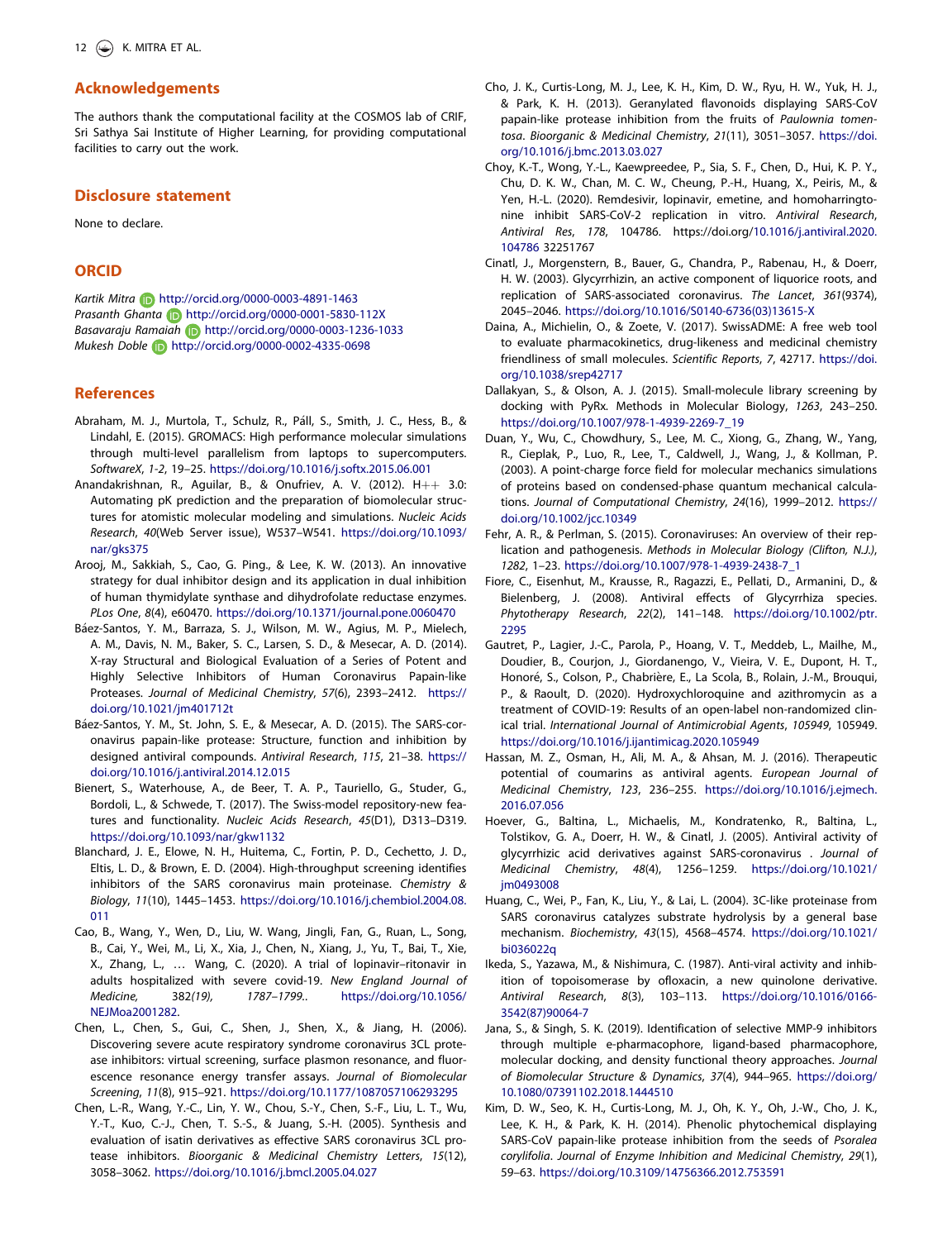- Koes, D. R., & Camacho, C. J. (2012). ZINCPharmer: Pharmacophore search of the ZINC database. *Nucleic Acids Research*, *40*(Web Server issue), W409–W414. https://doi.org/10.1093/nar/gks378
- Kumari, R., Kumar, R., & Lynn, A., Open Source Drug Discovery Consortium. (2014). g\_mmpbsa-A GROMACS tool for high-throughput MM-PBSA calculations. *Journal of Chemical Information and Modeling*, *54*(7), 1951–1962. https://doi.org/10.1021/ci500020m
- Kuo, C.-J., Liu, H.-G., Lo, Y.-K., Seong, C.-M., Lee, K.-I., Jung, Y.-S., & Liang, P.-H. (2009). Individual and common inhibitors of coronavirus and picornavirus main proteases. *FEBS Letters*, *583*(3), 549–555. https://doi. org/10.1016/j.febslet.2008.12.059
- Lemkul, J. (2019). From proteins to perturbed hamiltonians: A suite of tutorials for the GROMACS-2018 molecular simulation package [article v1.0]. *Living Journal of Computational Molecular Science*, *1*(1), 5068. https://doi.org/10.33011/livecoms.1.1.5068
- Liu, J., Zhu, Y., He, Y., Zhu, H., Gao, Y., Li, Z., Zhu, J., Sun, X., Fang, F., Wen, H., & Li, W. (2020). Combined pharmacophore modeling, 3D-QSAR and docking studies to identify novel HDAC inhibitors using drug repurposing. *Journal of Biomolecular Structure & Dynamics*, *38*(2), 533–547. https://doi.org/10.1080/07391102.2019.1590241
- Liu, Y.-C., Huang, V., Chao, T.-C., Hsiao, C.-D., Lin, A., Chang, M.-F., & Chow, L.-P. (2005). Screening of drugs by FRET analysis identifies inhibitors of SARS-CoV 3CL protease. *Biochemical and Biophysical Research Communications*, *333*(1), 194–199. https://doi.org/10.1016/j. bbrc.2005.05.095
- Mackenzie, J. S., Drury, P., Ellis, A., Grein, T., Leitmeyer, K. C., Mardel, S., Merianos, A., Olowokure, B., Roth, C., Slattery, R., Thomson, G., Werker, D., & Ryan, M. (2004). The Who response to SARS and preparations for the future. In *Learning from SARS: Preparing for the next disease outbreak. Workshop summary*. National Academies Press.
- Manvar, D., Mishra, M., Kumar, S., & Pandey, V. N. (2012). Identification and evaluation of anti hepatitis C virus phytochemicals from *Eclipta alba*. *Journal of Ethnopharmacology*, *144*(3), 545–554. https://doi.org/ 10.1016/j.jep.2012.09.036
- Meagher, K. L., & Carlson, H. A. (2004). Incorporating protein flexibility in structure-based drug discovery: Using HIV-1 protease as a test case. *Journal of the American Chemical Society*, *126*(41), 13276–13281. https://doi.org/10.1021/ja0469378
- Ménard, R., Khouri, H. E., Plouffe, C., Dupras, R., Ripoll, D., Vernet, T., Tessier, D. C., Lalberté, F., Thomas, D. Y., & Storer, A. C. (1990). A protein engineering study of the role of aspartate 158 in the catalytic mechanism of papain. *Biochemistry*, *29*(28), 6706–6713. https://doi. org/10.1021/bi00480a021
- Mitra, K., Chadha, A., & Doble, M. (2019). Pharmacophore based approach to screen and evaluate novel Mycobacterium cell division inhibitors targeting FtsZ - A modelling and experimental study. *European Journal of Pharmaceutical Sciences: Official Journal of the European Federation for Pharmaceutical Sciences*, *135*, 103–112. https:// doi.org/10.1016/j.ejps.2019.04.023
- Muramatsu, T., Takemoto, C., Kim, Y.-T., Wang, H., Nishii, W., Terada, T., Shirouzu, M., & Yokoyama, S. (2016). SARS-CoV 3CL protease cleaves its C-terminal autoprocessing site by novel subsite cooperativity. *Proceedings of the National Academy of Sciences of the United States of America*, *113*(46), 12997–13002. https://doi.org/10.1073/pnas. 1601327113
- Naresh, K. N., Sreekumar, A., & Rajan, S. S. (2015). Structural insights into the interaction between molluscan hemocyanins and phenolic substrates: An in silico study using docking and molecular dynamics. *Journal of Molecular Graphics & Modelling*, *61*, 272–280. https://doi. org/10.1016/j.jmgm.2015.07.006
- Park, J.-Y., Jeong, H. J., Kim, J. H., Kim, Y. M., Park, S.-J., Kim, D., Park, K. H., Lee, W. S., & Ryu, Y. B. (2012a). Diarylheptanoids from *Alnus japonica* inhibit papain-like protease of severe acute respiratory syndrome coronavirus. *Biological & Pharmaceutical Bulletin*, *35*(11), 2036–2042. https://doi.org/10.1248/bpb.b12-00623
- Park, J.-Y., Kim, J. H., Kim, Y. M., Jeong, H. J., Kim, D. W., Park, K. H., Kwon, H.-J., Park, S.-J., Lee, W. S., & Ryu, Y. B. (2012b). Tanshinones as selective and slow-binding inhibitors for SARS-CoV cysteine proteases. *Bioorganic & Medicinal Chemistry*, *20*(19), 5928–5935. https://doi.org/ 10.1016/j.bmc.2012.07.038
- Park, J.-Y., Ko, J.-A., Kim, D. W., Kim, Y. M., Kwon, H.-J., Jeong, H. J., Kim, C. Y., Park, K. H., Lee, W. S., & Ryu, Y. B. (2016). Chalcones isolated from *Angelica keiskei* inhibit cysteine proteases of SARS-CoV. *Journal of Enzyme Inhibition and Medicinal Chemistry*, *31*(1), 23–30. https://doi. org/10.3109/14756366.2014.1003215
- Park, J.-Y., Yuk, H. J., Ryu, H. W., Lim, S. H., Kim, K. S., Park, K. H., Ryu, Y. B., & Lee, W. S. (2017). Evaluation of polyphenols from *Broussonetia papyrifera* as coronavirus protease inhibitors. *Journal of Enzyme Inhibition and Medicinal Chemistry*, *32*(1), 504–512. https://doi.org/10. 1080/14756366.2016.1265519
- Pettersen, E. F., Goddard, T. D., Huang, C. C., Couch, G. S., Greenblatt, D. M., Meng, E. C., & Ferrin, T. E. (2004). UCSF chimera-A visualization system for exploratory research and analysis. *Journal of Computational Chemistry*, *25*(13), 1605–1612. https://doi.org/10.1002/jcc.20084
- Pillaiyar, T., Manickam, M., Namasivayam, V., Hayashi, Y., & Jung, S.-H. (2016). An overview of severe acute respiratory syndrome-coronavirus (SARS-CoV) 3CL protease inhibitors: Peptidomimetics and small molecule chemotherapy. *Journal of Medicinal Chemistry*, *59*(14), 6595–6628. https://doi.org/10.1021/acs.jmedchem.5b01461
- Provisional Death Counts for Coronavirus Disease (COVID-19) [WWW Document]. (2020). Retrieved December 4, 2020, from https://www. cdc.gov/nchs/nvss/vsrr/covid19/index.htm.
- Ramajayam, R., Tan, K.-P., Liu, H.-G., & Liang, P.-H. (2010a). Synthesis and evaluation of pyrazolone compounds as SARS-coronavirus 3C-like protease inhibitors. *Bioorganic & Medicinal Chemistry*, *18*(22), 7849–7854. https://doi.org/10.1016/j.bmc.2010.09.050
- Ramajayam, R., Tan, K.-P., Liu, H.-G., & Liang, P.-H. (2010b). Synthesis, docking studies, and evaluation of pyrimidines as inhibitors of SARS-CoV 3CL protease. *Bioorganic & Medicinal Chemistry Letters*, *20*(12), 3569–3572. https://doi.org/10.1016/j.bmcl.2010.04.118
- Schneidman-Duhovny, D., Dror, O., Inbar, Y., Nussinov, R., & Wolfson, H. J. (2008). PharmaGist: A webserver for ligand-based pharmacophore detection. *Nucleic Acids Research*, *36*(Web Server issue), W223–W228. https://doi.org/10.1093/nar/gkn187
- Sekiguchi, J., & Shuman, S. (1997). Novobiocin inhibits vaccinia virus replication by blocking virus assembly. *Virology*, *235*(1), 129–137. https:// doi.org/10.1006/viro.1997.8684
- Sheahan, T. P., Sims, A. C., Leist, S. R., Schäfer, A., Won, J., Brown, A. J., Montgomery, S. A., Hogg, A., Babusis, D., Clarke, M. O., Spahn, J. E., Bauer, L., Sellers, S., Porter, D., Feng, J. Y., Cihlar, T., Jordan, R., Denison, M. R., & Baric, R. S. (2020). Comparative therapeutic efficacy of remdesivir and combination lopinavir, ritonavir, and interferon beta against MERS-CoV. *Nature Communications*, *11*, 1–14. https://doi.org/ 10.1038/s41467-019-13940-6
- Song, Y. H., Kim, D. W., Curtis-Long, M. J., Yuk, H. J., Wang, Y., Zhuang, N., Lee, K. H., Jeon, K. S., & Park, K. H. (2014). Papain-like protease (PLpro) inhibitory effects of cinnamic amides from *Tribulus terrestris* fruits. *Biological & Pharmaceutical Bulletin*, *37*(6), 1021–1028. https:// doi.org/10.1248/bpb.b14-00026
- Sousa da Silva, A. W., & Vranken, W. F. (2012). ACPYPE AnteChamber PYthon Parser interfacE. *BMC Research Notes*, *5*, 367. https://doi.org/ 10.1186/1756-0500-5-367
- Thangapandian, S., John, S., Sakkiah, S., & Lee, K. W. (2011). Molecular docking and pharmacophore filtering in the discovery of dual-inhibitors for human leukotriene A4 hydrolase and leukotriene C4 synthase. *Journal of Chemical Information and Modeling*, *51*(1), 33–44. https:// doi.org/10.1021/ci1002813
- Torbeev, V. Y., Raghuraman, H., Mandal, K., Senapati, S., Perozo, E., & Kent, S. B. H. (2009). Dynamics of "flap" structures in three HIV-1 protease/inhibitor complexes probed by total chemical synthesis and pulse-EPR spectroscopy. *Journal of the American Chemical Society*, *131*(3), 884–885. https://doi.org/10.1021/ja806526z
- Vincent, J.-L., & Taccone, F. S. (2020). Understanding pathways to death in patients with COVID-19. *The Lancet. Respiratory Medicine*, *8*(5), 430–432. https://doi.org/10.1016/S2213-2600(20)30165-X32272081
- Wahedi, H. M., Ahmad, S., & Abbasi, S. W. (2020). Stilbene-based natural compounds as promising drug candidates against COVID-19. *Journal of Biomolecular Structure & Dynamics*, 1–10. https://doi.org/10.1080/ 07391102.2020.176274332345140